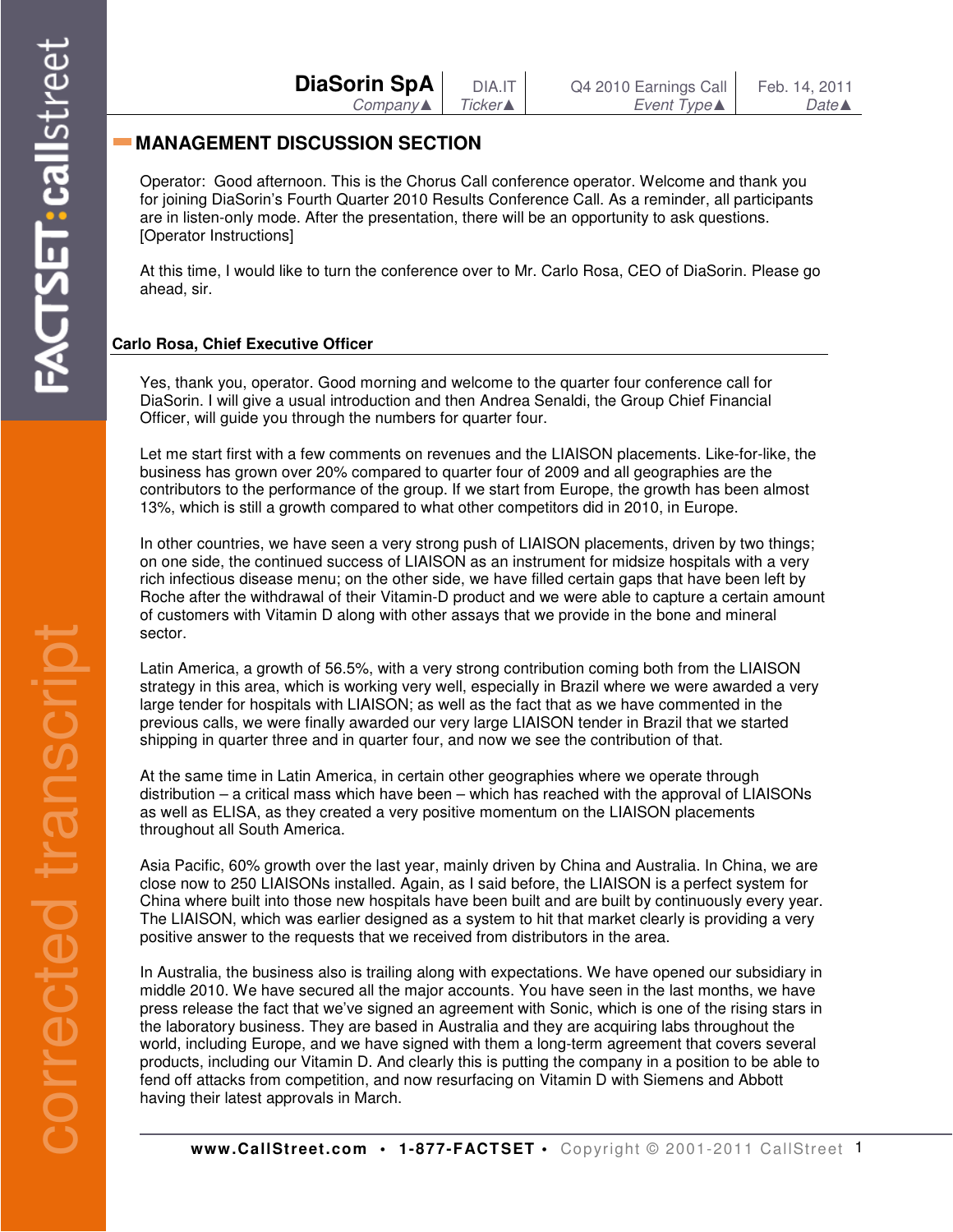North America, like-for-like at comparable ForEx, the growth was over 23%, which again is driven by a strong growth of the LIAISON installed base and a continuous demand for Vitamin D and infectious disease products. We are continuing to work to extend contracts with all the major U.S. customers. We have secured over 75% of the business, including our largest customer in the U.S. where we have recently signed an agreement to secure the business for the next 25 years.

In quarter four, we achieved a record placement of LIAISON system, over 190 systems were placed worldwide, of which 70% in Europe and Latin America where we have benefited from a strong request of ID products and we have secured several customers who were purchasing Vitamin D, as I said, from Roche before.

So, lots of the LIAISONs that were installed in quarter three and quarter four were in countries where we either had a strategy be emerging in fast-growing countries like Latin America or Europe where our traditional businesses and our infectious disease business is historically very strong.

Now, as far as the LIAISON XL is concerned, as you know, we have launched the LIAISON XL in late November. The soft launch of LIAISON XL continues as planned, first in Italy, and in Israel where we have played the first initial support very large Vitamin D accounts. In fact LIAISON XL, as I told you before, increases the Vitamin D throughput from the current 90 to 175. So, it is the perfect fit for those large accounts that are using our Vitamin D. Let me remind you that we plan to conclude the soft launch by the end of Q1, in spite of the installation of the XL in Europe in quarter two and in the U.S. from the end of quarter two, beginning of quarter three.

As I already commented few weeks ago, the XL has been approved by the FDA for commercialization in the U.S. and we have particularly proud of that. Nearly it took only 60 days from the time we have submitted the request to the final approval by the FDA.

Now, let me just touch on competition and Vitamin D, which I understand is an area of concern of some analysts. I've seen some reports, which personally I don't necessarily support for share review. Some reports came up in the last week or so highlighting risks on Vitamin D. As both first, and Siemens right after, we have announced the viability of the Vitamin D in Europe. It seems from what we see that the strategy is to leverage on their large installed base is to capture send-out maintaining the price at current levels.

Our projection for 2011, that will be commented by Andrea in the next section. In this projection, we have factored in competition outside the U.S. and we estimate that 50% of the market growth of Vitamin D will be now captured by these competitors. For this reason, I do not really understand some of the Vitamin D projection that some analysts have put out in the last weeks or so which apparently were supporting the concept that the company was not there for long term from 2011 to 2015 to stand in front of competition for Vitamin D. I believe, as I said before, that the LIAISON XL and the viability of the LIAISON XL to very large customers will allow DiaSorin to be – to continue to be competitive on Vitamin D.

And I also believe that the LIAISON XL along with all the blood screening products, Hepatitis C, HIV and Hepatitis B will allow this company to grow in the next three to five years and notwithstanding the appearance of competitors, but apparently this fact has been completely discounted in some of the recent reports.

Last but not least, let me talk about the integration of the Murex business. We have announced and completed the restructuring of the UK Dartford site. Let me remind you that with the purchase of the Murex business, we acquired two manufacturing sites, one in England and one in South Africa. The one in England under our supervision showed inefficiencies and we have trimmed down employees from 180 people that we inherited from Abbott to maybe over 90, which we believe are sufficient to support the business. We continue the transition of the business from Abbott being our distributor to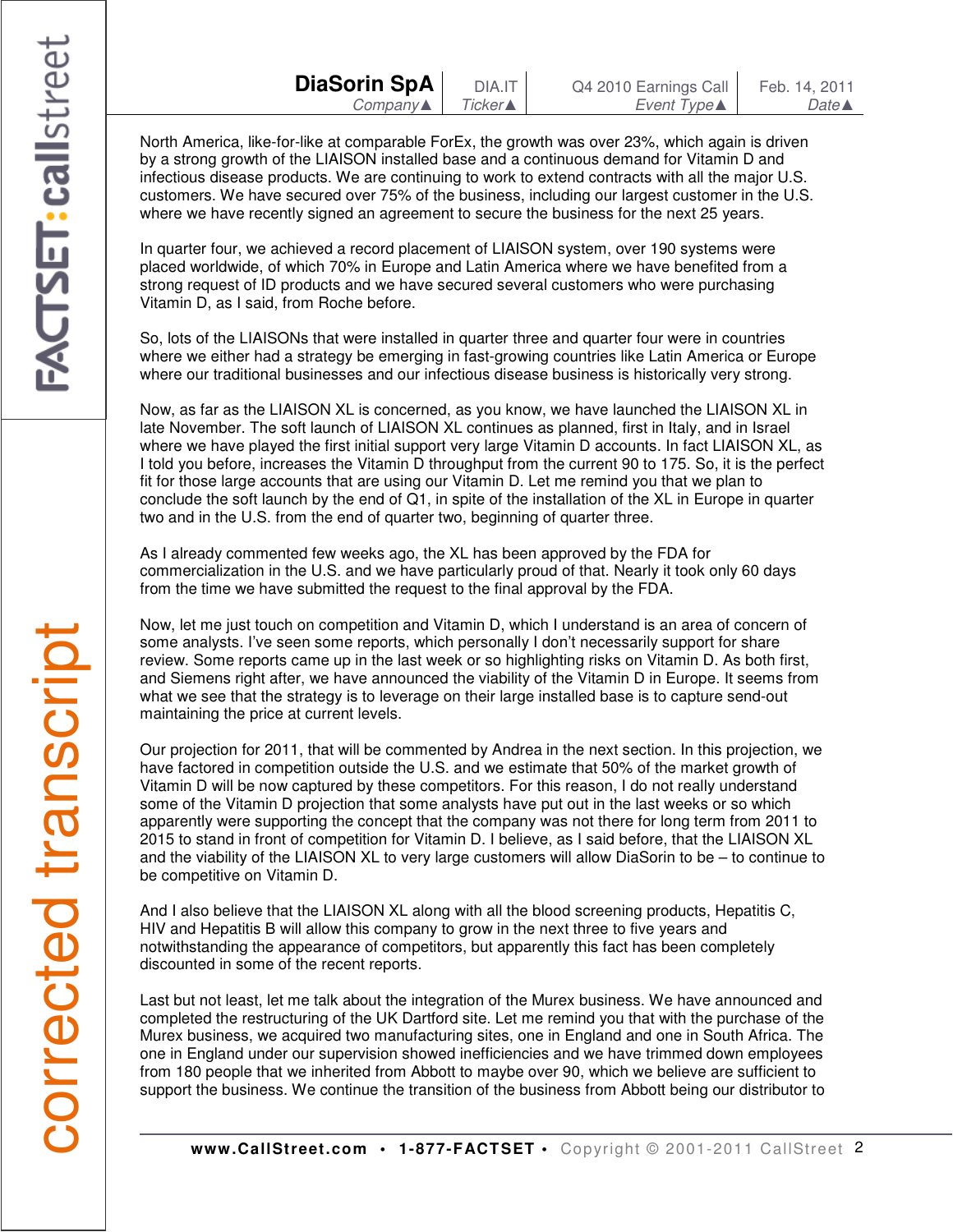our own direct subsidiaries and distributors with the exception of some geographies where we may like to continue to work with Abbott.

Let me say that the collaboration with Abbott so far has been very positive and Abbott has been supporting this transmission for the benefit of their customers. In our financial statements for for quarter four, you will see the financial cost of the restructuring, which is around €4.4 million and we expect to see the benefits from this restructuring right from January 2011.

At this point, I would leave the podium to Andrea and then we will take – we will be ready for the Q&A session.

## **Andrea Senaldi, Senior Corporate Vice President and Chief Financial Officer**

Thank you, Carlo. Good morning and good afternoon, ladies and gentlemen. I think that Carlo has already touched on all the key highlights of the quarter that we summarized on slide number one, so I would invite you to move to slide number two where the revenues per quarter are pictured. And one demand from my side, please bear with me with patience because there are some factors which are affecting on a one-off basis quarter four that will require some additional explanation.

So as you move to slide number two, you can see that the net revenues in the quarter closed  $€109$ million, so up 38% versus the same quarter of the previous year. As Carlo already mentioned, contribution to the growth came from both the Murex acquisition for about 7 percentage point and the uplift of the exchange rate of the major exchange rate of the Group versus the euro and all in all, the organic growth of the company is about 21% at constant exchange rates.

And if you now move to the remaining part of the P&L on slide number three, you can see that the gross profit has been growing substantially in line with the revenue development. We moved up, the growth was 37% versus the similar quarter of previous year, a slight dilution on margin percentage, simply due to the consolidation of the Murex business that as I believe you are aware has a margin which is slightly below what the average of the DiaSorin traditional business is.

As far as operating expenses is concerned, in the quarter, we spent €37 million, which represent as percentage of our turnover of our sales of around 34%, which means that the incidence of a turnover of the structural cost of the company had gone down vis-à-vis the similar quarter of the previous year by more than 3 percentage points of 37.3% to 34 points – to 34%.

And the other operating expenses which includes the one-off restructuring items that were incurred for the restructuring of the Dartford facilitates and for the rationalization of the full portfolio which amount to €4.1 million in the quarter and has affected the EBIT. So as reported, you will see an unit margin which is 32.8%, slightly down from previous year, but on a like-for-like basis, so excluding the non-recurring item, you would see an EBIT with a ratio to sales of 36.6% which means a growth versus the previous year of 53.1% and an EBITDA of 42.2% versus the margin as reported of 38.5% which again means a growth of above 50% versus the previous-year performance. So all in all, the one-off the items account for about 4 percentage point at operational margin level.

As you move down the P&L, we have reported net financial expenses in the quarter for  $\epsilon$ 1.5 million. We have accounted for tax in the range of €11 million and all in all, the net result is €23 million above – up 43% versus the last quarter of the 2009.

Now, again, if you adjust the net results of the quarter for the one-off events that I just mentioned, and if you adjust the similar indicator of quarter four, so the difference in the accounting principle that we use for hedge accounting last year, you will see that the net results has gone up by 57% versus the previous year.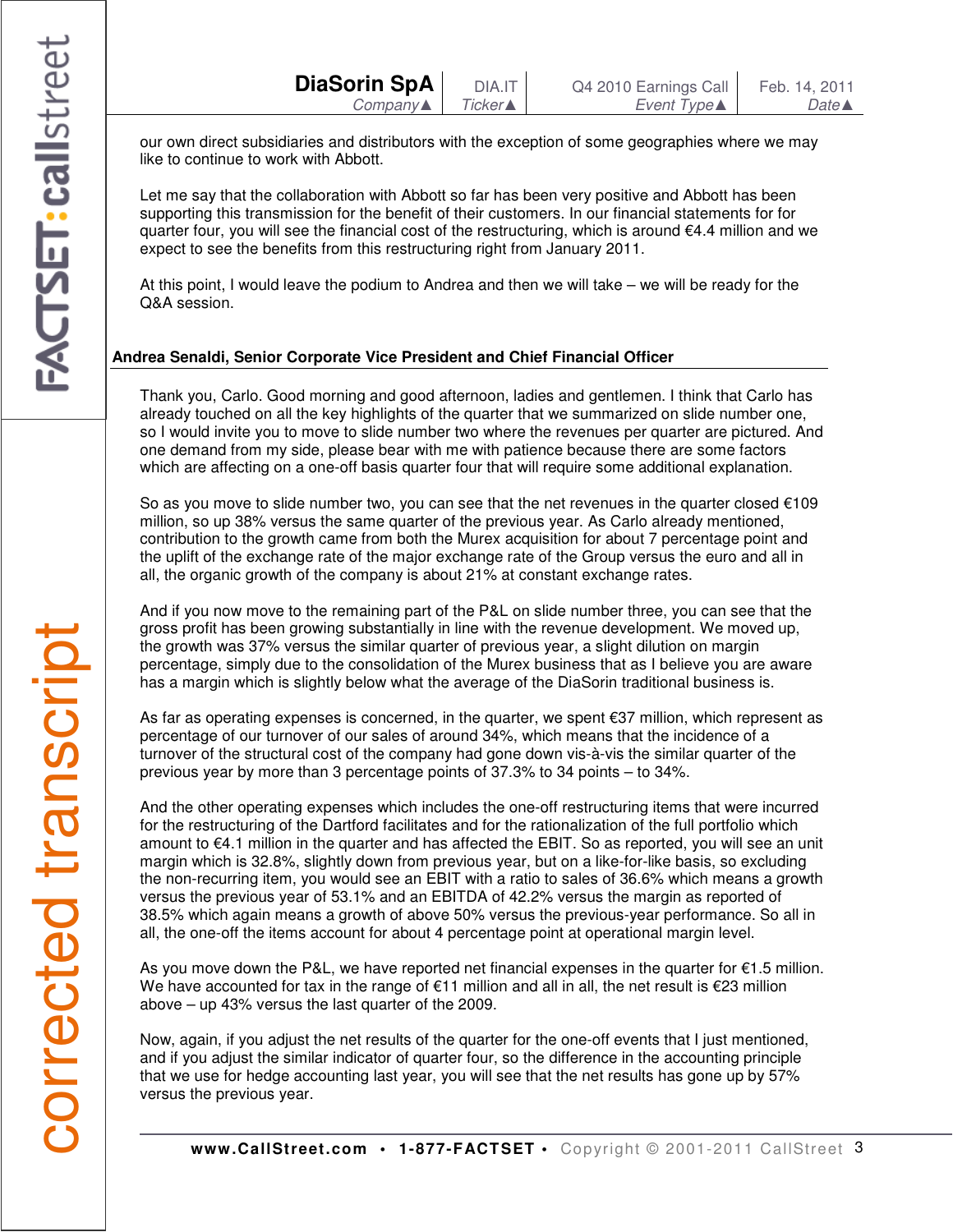Now, if we move to the each individual items in the P&L and if we start with sales, CLIA or LIAISON portfolio continue to be the driver of the growth. The technology is up 36% in quarter four 2010 versus quarter four 2009. This is clearly boosted by the exceptional rate of placement that we had incurred in the full-year 2010 but also by the continuous boost from Vitamin D alongside the rest of the portfolio.

The net effect of this is that the chemiluminescence in the quarter accounts for about 71% or more than 71% of the total portfolio, if you exclude Murex. And on a cumulative basis, account now for just shy of 70%. If you look at the different geographies where the group is present, I think Carlo has already mentioned Europe is growing close to 13%. Very strong growth in the emerging regions like Latin America, up 56% versus previous year and Asia Pacific were up 60%, whereas North America is continuing its growth rate of about 30%, boosted by a favorable exchange rate effect.

If you go into individual geographies, in Europe, we have highlighted France and Germany. France is up almost 50% versus previous year, Germany is up double digit, around 16%. North America, on a comparable FX basis, is up 23% versus quarter four of last year. Latin America, we already mentioned – Carlo already mentioned the strong results in Mexico and Brazil. There is a net – a favorable FX in both countries, but if you look at the constant exchange rate, Mexico is growing at close to 20% and Brazil is growing up above 30% versus previous year.

Asia Pacific, their strong growth is fueled by the most recent initiatives. The Chinese market, which we address the market as of the beginning of 2010, is growing 56% versus previous year. And Australia, where we started our branch operation as of August last year, is significantly provided to their additional growth.

Now, as we move to the margins on slide number eight, I already commented of some of the items which are temporary diluting the profitability in the margins of the company. As we saw before, EBITDA on a comparable basis, so excluding the effect of the non-recurring item of  $E4.1$  million is moving up from 38.8% in the quarter four last year to 42.2% in quarter four of 2010. EBIT is up by more than 3 percentage points from 33% to 36.6% and the net result, taking into account all the exceptional items, net of tax and the different accounting for the hedging policies, is moving up 57%, almost 3 percentage point as a ratio to turnover, so from 21% to almost 24%.

If we now leave the quarter and move to the preliminary results and if you look at the revenue growth, you have about – the closing of the year at €404.5 million versus €304 million, so up more than €100 million year-on-year clearly, also thanks to the contribution of new assets accounted for almost – just more than  $\epsilon$ 20 million in the year, that equates a growth of 33% versus the previous year, slightly inflated by exchange rate for about 4 percentage points and a slight contribution from Murex as we clearly anticipated.

The gross margin is growing again more than proportionally. It went up from 70.2% to 70.5% as a ratio to sales with a growth of 33.5%. And operational expenses are up in absolute value, but clearly down in – as a ratio to sales by more than 2 percentage points. And this is having already discounted the inclusion of the Murex facility is within the consolidation area.

Now, other operating expenses were €11.3 million, again let me remind you that here is included not only the restructuring cost incurred in quarter four but also the one-off cost incurred for the due diligence and the assistance to the pre-acquisition of the pre-closing phase of the Murex business. So all-in-all, you have one-off events for about €5.7 million.

And the net result again is up 29% as the Bourse moving up more than  $\epsilon$ 20 million from the  $\epsilon$ 70 million of last year, but if you make again comparable the two elements in 2010 and in 2009, and if you remember that in 2009, we had not only the difference in accounting policies, but also a benefit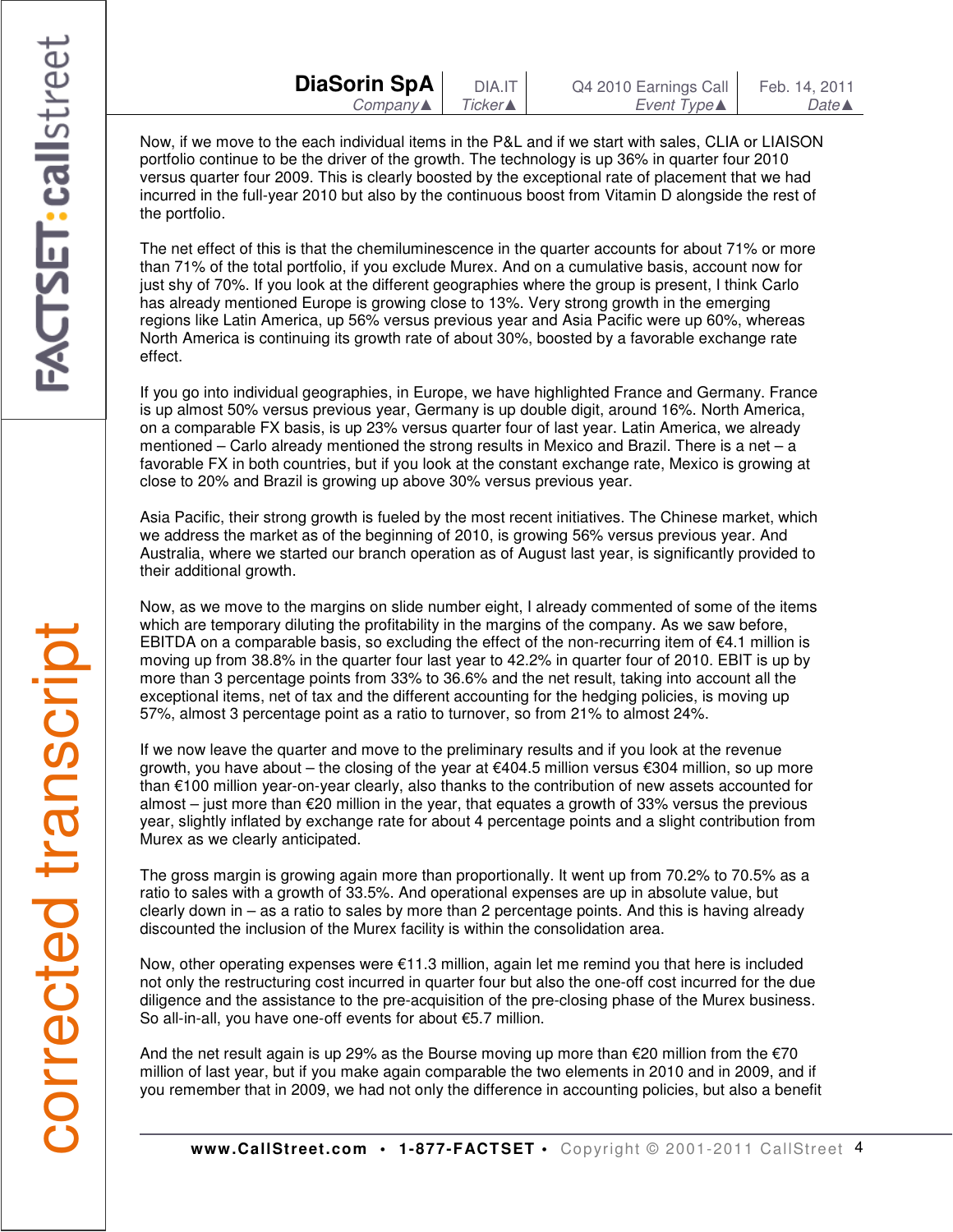from the tax expense line, on a like-for-like basis, the net results have moved up by almost 50% again.

On slide number 11, you have the recap of the effects of the one-off factors I just mentioned. So the non-recurring items account for about 2 percentage points on the overall performance of the company. So EBITDA on a like-for-like basis is growing at 38%, EBIT on a like-for-like basis growing at 41%. And as I just mentioned, the net profit is moving up by 45.5%, with a ratio to sales that has achieved on a full-year basis almost more than 23%.

If we now move to the major components of the balance sheet, we had closed the year with a net capital employed of €283 million, which means our capital employed has moved up versus previous year by almost €80 million. Clearly, this – the vast majority of this growth is driven by the consolidation of the Murex assets and the growth of receivables related to the new business. So, if you look, we had increased not only tangible/intangible assets, but the net working capital, and this is a consequence of the inclusion and of the inventories that we bought at the time of the acquisition and the receivables which are Murex-related.

If you look at the financial position of the company, we closed the year with €33 million positive financial position, which compares with last year €11 million, again positive financial position; and this is influenced by a net cash and cash equivalents at the end of 2010 of €62 million. Now, this has been generated by an operational cash flow, which has been in the range of €24 million in the quarter, before capital expenditures of €6 million, which compares with almost €18 million in the previous year before CapEx of €6.6 million.

And I have to remind you that the positive financial position at the end of December is occurring after the payment for the Murex acquisition of €45.6 million, which was entirely self-financed by the company, and a layout to the acquisition of the distribution rights from our Australian distributors in the range of A\$3 million or US\$3 million. Having reimbursed €8.5 million of the financial loans, having paid out €11 million in dividend and having raised €8.5 million towards share capital increase, which is servicing the stock option plan that was vested in September of 2010.

Last but not least, let me just close with what is our expectation for 2011. On the basis of the initial evidence and on our planning, we believe that the company revenues should be expected in 2011 in the range between  $\epsilon$ 465 million and  $\epsilon$ 475 million on a consolidated basis, which equates to a growth in excess of 15%, with an installed base which will increase by more than 600 units on – in 2011 and a growth of the operational margins which should allow the company to record an EBITDA in the range of €200 million in the full-year 2011.

Now, this is all I wanted to say on the basis of presentation. I would now leave the floor to your Q&A.

Thank you very much.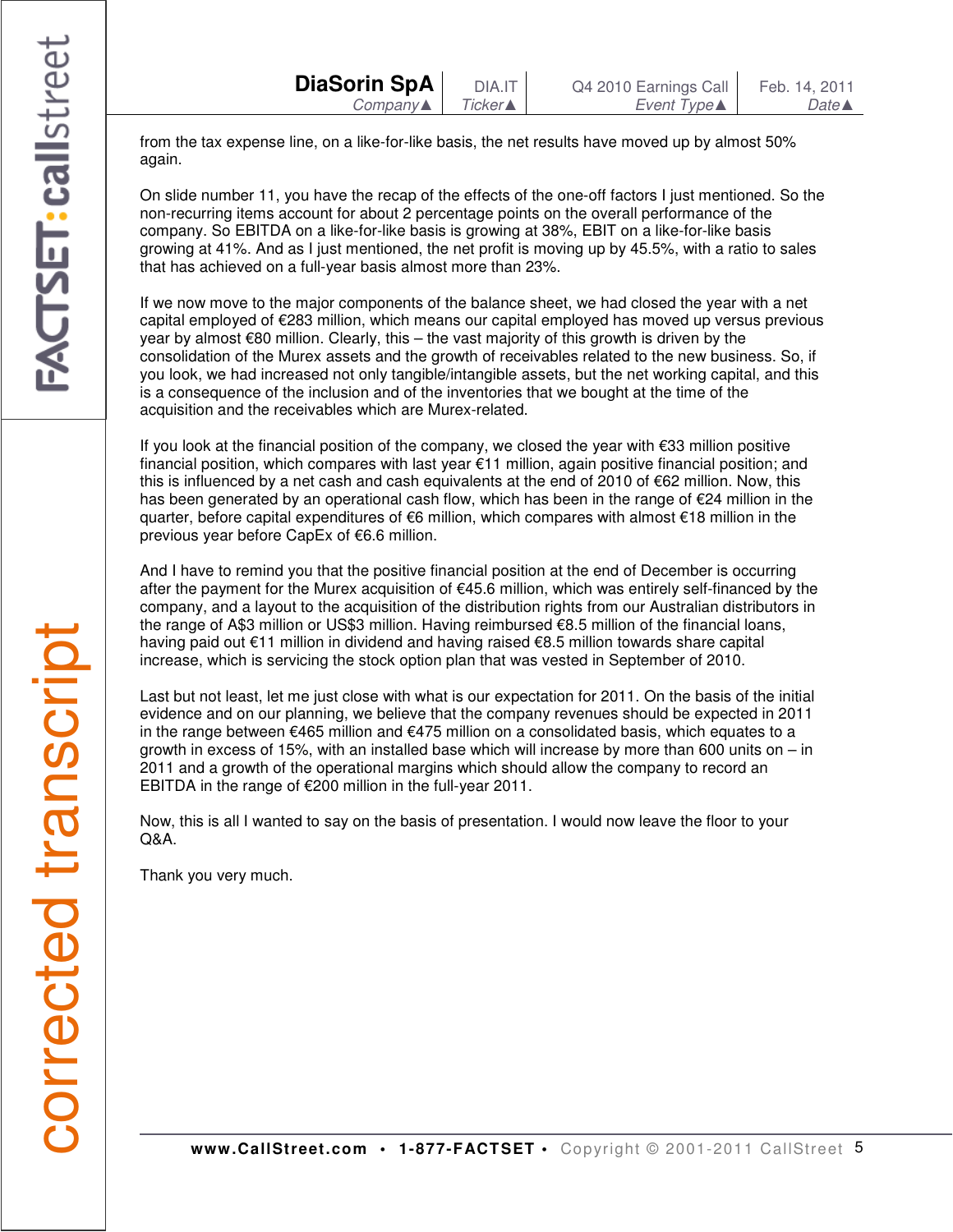| <b>DiaSorin SpA</b> |                     |  |
|---------------------|---------------------|--|
|                     | $Company \triangle$ |  |

# **QUESTION AND ANSWER SECTION**

Operator: Excuse me. This is the Chorus Call conference operator. We will now begin the question and answer session. [Operator Instructions] The first question is from Ms. Philippa Gardner of Jefferies. Please go ahead, ma'am.

**<Q – Philippa Gardner>:** Oh, thank you. I have a couple of questions if I could. Firstly, I was wondering if you could tell us what roughly proportion of your revenues in 2010 actually came from Vitamin D tests? And then, my second question is just on your guidance to the 600 units installed base for 2011. Could you just tell us what your assumptions for within that for the LIAISON XL placements in 2011? Thank you.

**<A – Carlo Rosa>:** Great. I think that I go back. As far as Vitamin D, Vitamin D represents roughly 30% of the overall business. And in terms of placements, we decided for 2011 that we are not going to disclose separate numbers for LIAISON and LIAISON XL. So, we are only going to provide one number, total LIAISONs sold, the reason being that especially in the beginning of this program, we do not intend to provide the competition made up on where LIAISON XL program goes. We may decide then from 2012 going forward, then to provide the detail of the installed base.

**<Q – Philippa Gardner>:** Okay. Great. Thank you.

Operator: Next question is from Romain Zana of Exane. Please go ahead.

**<Q – Romain Zana>:** Yeah, good afternoon and thanks for taking my questions. I have a couple of questions, actually, the first one regarding the Murex acquisition. If you can just remind us the operating margin for the full year for this business, if you can just given us an idea? Secondly, when do you expect to achieve the full takeover of Murex distribution licenses in the different countries?

And the second part of my question is regarding Vitamin D. Firstly, as regards to Europe, I am just wondering if it would be fair to assume that the new design Vitamin D test that Roche will be launch – or is likely to launch in H1 will have only a limited impact, if you already placed instruments, as you mentioned that you probably grew up market share following the withdrawal of Biotest. And lastly, if I may, if you have experienced any change in prescription habits in the U.S. regarding the Vitamin D Test following the new recommendation of the Institute of Medicine? Thank you.

**<A – Carlo Rosa>:** Yeah, let me take the question on Vitamin D and then Andrea will address the rest. When Roche withdrew the current product from the market, they left their customers without a solution for Vitamin D. So, the majority of customers that transitioned their Vitamin D testing from Roche to us signed up agreements that brought to LIAISON placements, which were for at least 24 months, and we refused to place LIAISONs to customers that were not available to sign up with our supply agreements for less than 24 months. It's a policy.

**<Q – Romain Zana>:** Okay.

**<A – Carlo Rosa>:** So, I – the fact that Roche is going to reintroduce their test, I think will not have an impact – significant – material impact on those accounts.

The second question has to do with the prescription, the IOM report, funny enough, has generated more positive discussion than drawbacks in Vitamin D prescription. Keep in mind that the IOM report is covering the problem of supplementation more than testing.

**<Q – Romain Zana>:** Yeah.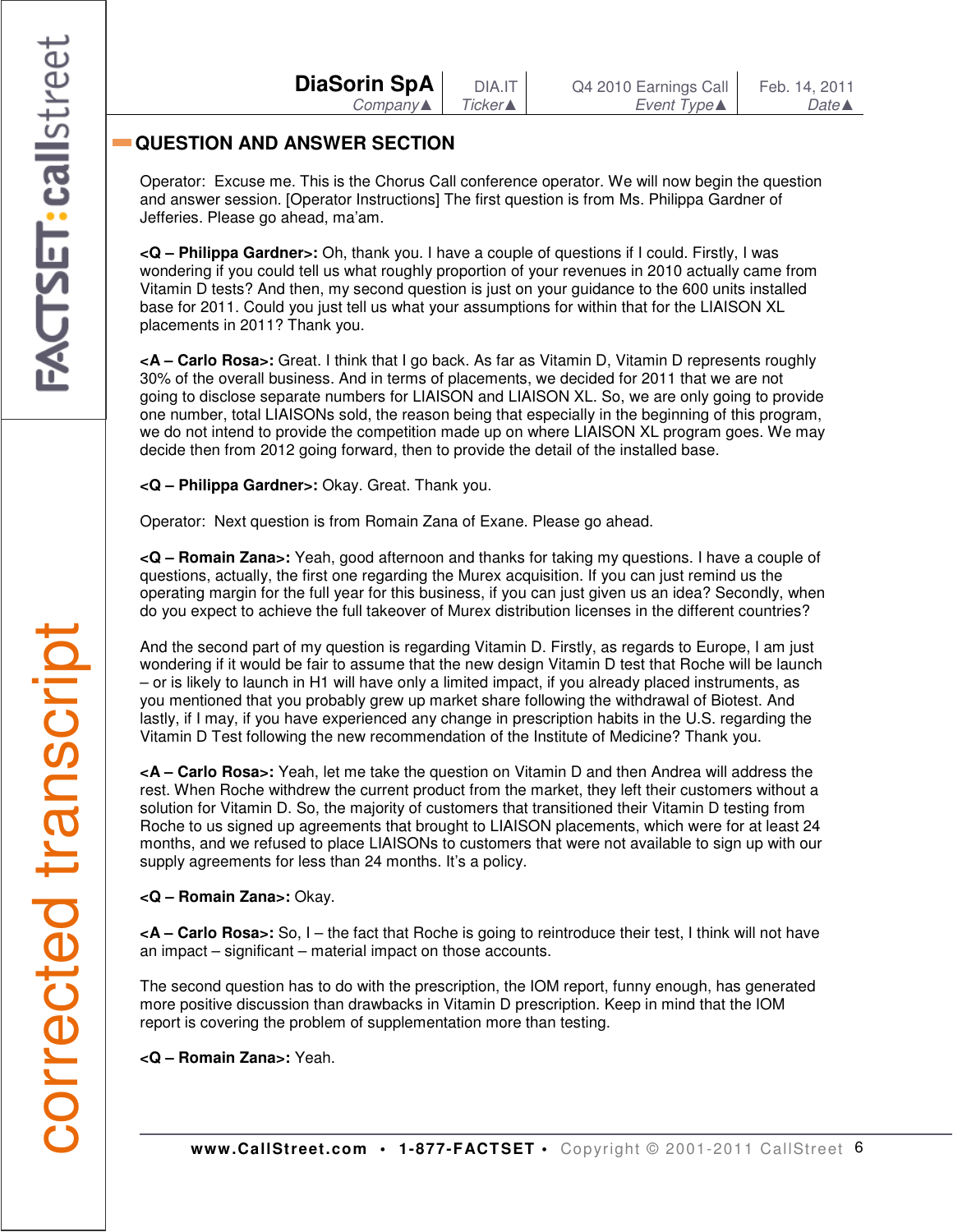| DiaSorin SpA | DIA.IT          | Q4 2010 Earnings Call | Feb. 14, 2011    |
|--------------|-----------------|-----------------------|------------------|
| $Company$    | Ticker <b>A</b> | Event Type▲           | Date $\triangle$ |

**<A – Carlo Rosa>:** Okay. And fundamentally, it's taking a position in terms of supplementation, which says, well, we're going to increase the recommendation but we are not supporting a level of supplementation that goes up to 1,000 or 2,000 units. Okay?

As far as testing is concerned, I think a big debate has started and there have been already some papers which have been published by even members of the IOM report stating that when it comes to vitamin D, the level of vitamin D that is present in circulation is a lot – has a lot to do with the body mass, has a lot – is age dependent, has a lot to do with metabolism and therefore testing of vitamin D is necessary in order to understand the regiment for supplementation and the effectiveness of supplementation.

So to make a long story short, in the U.S., we have not seen a slowdown of vitamin D request. We have seen from our existing accounts an increase in volume and we foresee that in 2011, the vitamin D volume in the U.S. should increase by 15% to 20%.

**<A – Andrea Senaldi>:** Okay, Romain. And as I go – as we go back to Murex, I think that it would make sense to look at the Murex operating margins excluding the non-recurring expenses that we incurred and if you do this, you find that 2010 has closed with an EBITDA which is around 17%, 18% of turnover on a half-year and with a current cost structure, which is exactly in line with what we anticipated and what we communicated just six months ago. As far as 2011 is concerned, as you know, it is not our policy to provide a precise indication, but let me tell you that the same indicators or the EBITDA would be very much in line to what is the average EBITDA of DiaSorin, so anywhere between around the 35%.

**<Q – Romain Zana>:** Okay. And just regarding the licensees and the distribution licensees from Abbott...

**<A – Andrea Senaldi>:** Sorry, yes. With the exception of one geography, we anticipate to have all the distribution contracts under our own control by mid of this year, so by June 2011.

**<Q – Romain Zana>:** Okay. Thank you very much. That's helpful.

**<A – Andrea Senaldi>:** Thank you.

Operator: The next question is from Mr. Massimo Vecchio of Mediobanca. Please go ahead, sir.

**<Q – Massimo Vecchio>:** Hi, good afternoon. I come back to the 600 placement target for 2011. Will the share on XL be so significant that we should expect an impact on revenues per box or will it still be marginal and we can project to the usual revenues per box growth rate? That is my first question.

The second one is again on the XL commercial strategy, can you just refresh me – I know you've said already, but can you just refresh me? Is this the only machine on which you sell also HIV and HCV? Do you require higher committed revenues if when takes the services of this standard is on? as his own; and are you and when in case are you planning a U.S. launch? Thank you.

**<A – Carlo Rosa>:** Okay. I think that the first question in terms of revenue per box and the effect of it on XL, as we said in the past that we estimate the LIAISON XL to carry more assays than the LIAISON. However, if you just do a mathematical calculation, you have an installed base of 3,600 systems going to 4,000 and therefore, the LIAISON XL for the next few years will not necessarily mathematically impact the average revenue per box, as you can imagine, because the weight of the XL vis-à-vis the total installed base is clearly small. So you will see the effect going forward that I think is going to take two to three years to see that, and notwithstanding the amount of XL that we would place next year and the year forward.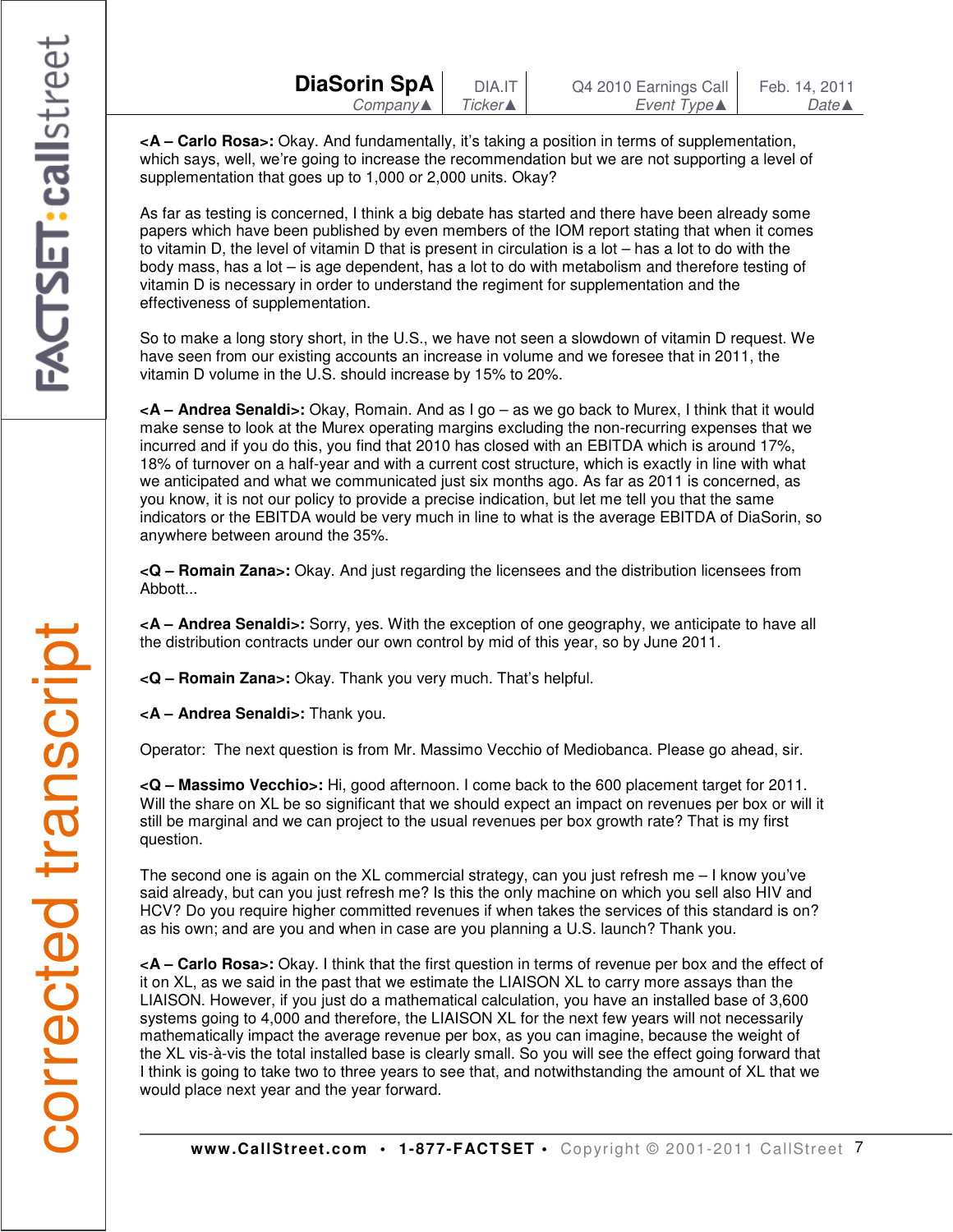And regarding the HIV and HCV, there are in fact already two systems, which carry the full menu, one is from Abbott and the other one is ARCHITECT, which I think, is dominating in this field. And the other one is from Siemens that has launched these products not in everywhere but the United States if I am correct. The launch of the LIAISON XL in the U.S. is foreseen for end of quarter two and beginning of quarter three of 2011.

First, the placements will be directed to those very large accounts that today are under pressure because of the volume of Vitamin D testing. As I said before, the XL doubles our volumes and so customers would be able to afford the same volume with half the number of machines, which is very helpful for this very large account and is the reason why we were able to extend our contracts with very large U.S. customers for the next three to five years.

And last but not least, as we anticipated, we don't intend to bring HIV or HCV to the U.S. That for us would be a decision to get into a mainstream in the U.S. where we want to stay away from the mainstream but also we would require to have our manufacturing site in Italy licensed and the receiver and is a burden of cost that we don't think is justifiable for the U.S.

**<Q – Massimo Vecchio>:** Thank you very much.

Operator: The next question is from Mr. Jackemo Picketo of Arcos. Please go ahead, sir.

**<Q>:** Hi, good afternoon. Just a couple of trivial questions, the first is on competition. I'm not an expert, but just to have an idea, if you could give us some color on, I guess, that you have competition on most of your products. So just – because the fear from the market was the Siemens and Abbott, big players comes into Vitamin D, okay, the game is over. They're going to start to make a big competition.

But from my experience or knowledge of DiaSorin, you have competition on the other products. So you are already, let's say, trained to fight against these big players. So if you could give me some color on that point on the other products? And second, if you are foreseeing in the next 12, 18 months the potential for further acquisitions, if there is any target interesting for you in the market? Thank you.

**<A – Carlo Rosa>:** Yes. Yes, in fact you're right. I think that we launched the first LIAISON in beginning of 2000. I think it was launched actually by BIGOOD and we started commercializing it in 2003 and since then, we have been fighting competition with our products. Vitamin D, even if everybody tends to forget it in the U.S., since the beginning, we had the big competition of the home brew as well as mass spec. To a point that today, we enjoy a 50% market share, but the remaining 50% is solidly in the hands of mass spectrometry, which was elected as a technology from laboratories like Quest, which is the single largest lab in the U.S. or Mayo Clinic which is from a clinical and from a technology point of overview is a powerhouse in the U.S. market.

So I'm not – we always, in the past that we thought that what we had done on Vitamin D could have been reproduced by others; some did first like Roche but eventually they failed to read what customer wanted; others are trying like Abbott and Siemens, as I keep saying that there is a fundamental difference in that positioning of the company. DiaSorin offers to customers a series of products, which tend to resolve the issue of those customers with these products that other companies does not offer including Vitamin D.

But by the fact that – sorry, and the weak point of DiaSorin was not necessarily the menu but was the LIAISON box per se because the LIAISON, notwithstanding the fact that is a very successful system, was a system that was not designed for very large throughput and so we offer all our accounts now the possibility to transition high volumes to the LIAISON XL. So we resolved that issue which honestly was worrying me more than competition appealing on Vitamin D.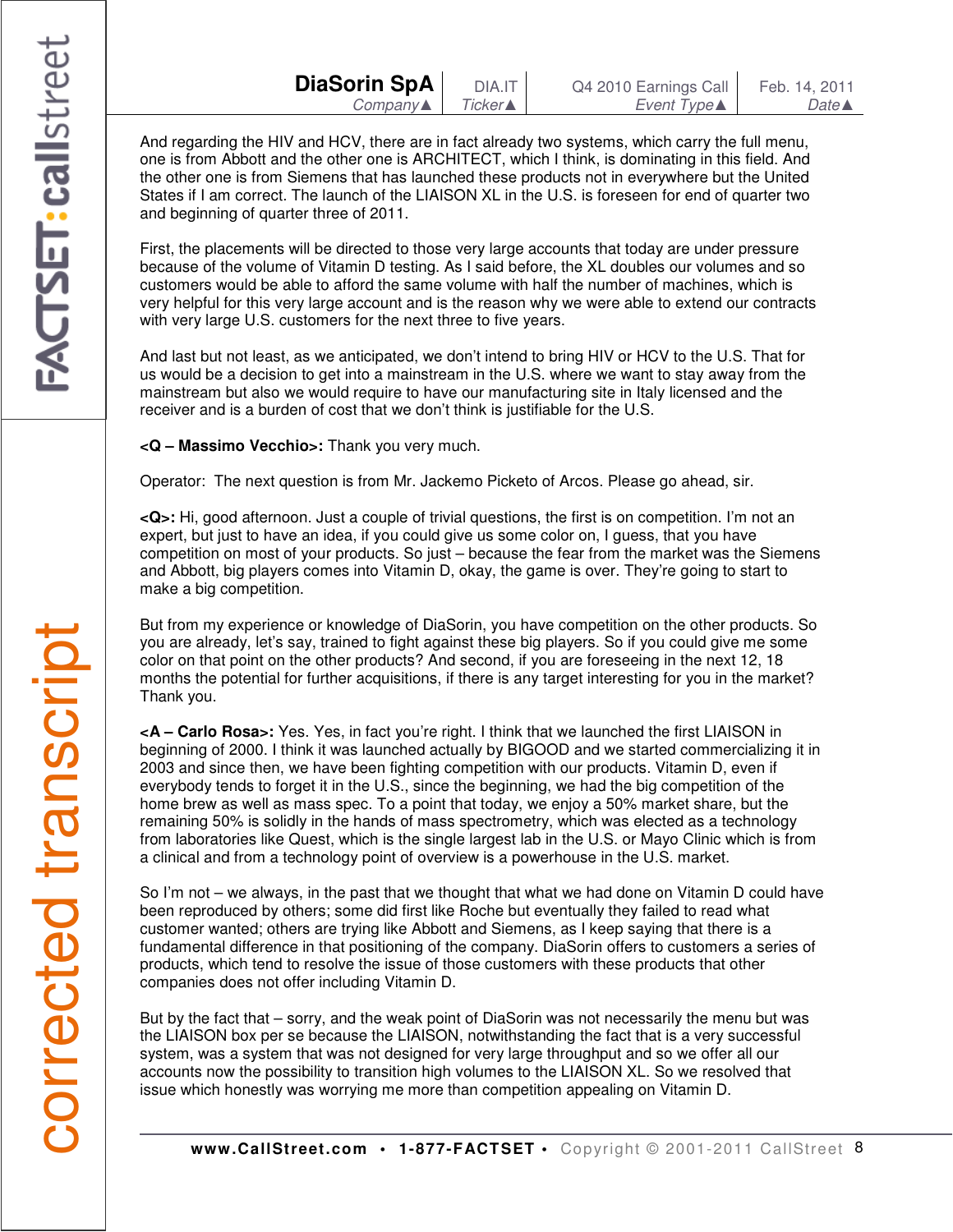Last but not least, and this is why I got fairly surprised when I saw an analyst recently coming up with comments on the future of the company. Last but not least, I believe that HIV and HCV is an untapped opportunity for a company that I keep saying has a reputation of being an infectious disease company, 70% of our business is non-Vitamin D and is in the area of infectious disease. So we would be able with LIAISON XL to tap into that – into those accounts into a market that is over €1 billion and is a rich market, is a growing market. And where we will compete with formidable competitors but we have our name and reputation there.

So as I keep saying to everybody, if you – as that analyst has pointed out, if you believe that DiaSorin is a one-trick pony, offering just Vitamin D, I think that the risk is very high but personally as a manager of this company, as a shareholder, I believe that we have wisely invested on the revenues and profit coming from Vitamin D in order to create the opportunity with other product lines and with new system to continue to be effective on this market.

Let me then comment on your question on acquisitions. Yes, I think that we have a proven track record of a company that can invest the profit generated by the current business to make it stronger. We are clearly looking into different directions. I honestly also believe that some effort should be done in preparation of the launch of our molecular products that, as I anticipated, will happen in 2012. So I think that there is a commitment by the management and by the major shareholders to continue to support M&A activity which will be done as we did in the past wisely, so paying the right price for the right assets and then those are – buying assets that as we did with Murex again can be integrated within our existing structure and bring value to this organization.

**<Q>:** Thanks very much.

Operator: The next question is from Mr. Martin Wales of UBS. Please go ahead, sir.

**<Q – Martin Wales>:** Yeah, thank you. If I look at your average revenues per machine for 2010, they appear to be slightly lower than in 2009. My assumption that in part reflects the fact that you placed so many machines in the second half of the year. How should we be thinking about the evaluation of revenue per machine going forward?

**<A – Andrea Senaldi>:** Martin, I do believe that if you take into account several factors including just in the fact that a significant number of machine placements in 2010 were directed to third-party distributors where, as you know, the revenue per machine is significantly lower so that is  $-$  on a like-for-like basis actually is about 50% over this advanced placement. I believe that you are going to see a slight increase in the revenue per box but certainly nothing comparable to what we have seen in the past. So I believe that for modeling purposes, it is a fair assumption to assume that the revenue per machine will remain fairly in line with what we have reported in 2010 which is around €81,000 per machine.

**<Q – Martin Wales>:** Okay. In terms of Murex, when you've bought all of the distribution rivers inhouse, in what timeframe can you start to look to sell DiaSorin products directly in markets where you're currently going through third-party distributors in Murex territories, presumably you'll now have critical mass in some territories that you didn't have in the past?

**<A – Andrea Senaldi>:** I think that if you look at the Murex business today, there is – 40% of the business is done in South America and mainly is Brazil where we have the right and we are transitioning – or the licensees to import and sell from Abbott to DiaSorin, part of it is done, part is going to be accomplished in the next few months. And so that business is going to be direct.

When it comes to Asia Pacific, there are two geographies there that account for a significant portion of the business. One is Taiwan and the other one is China. In Taiwan, we operate with Abbott, and through Abbott is a very large account and there is a common interest in the two parties to continue to operate that way.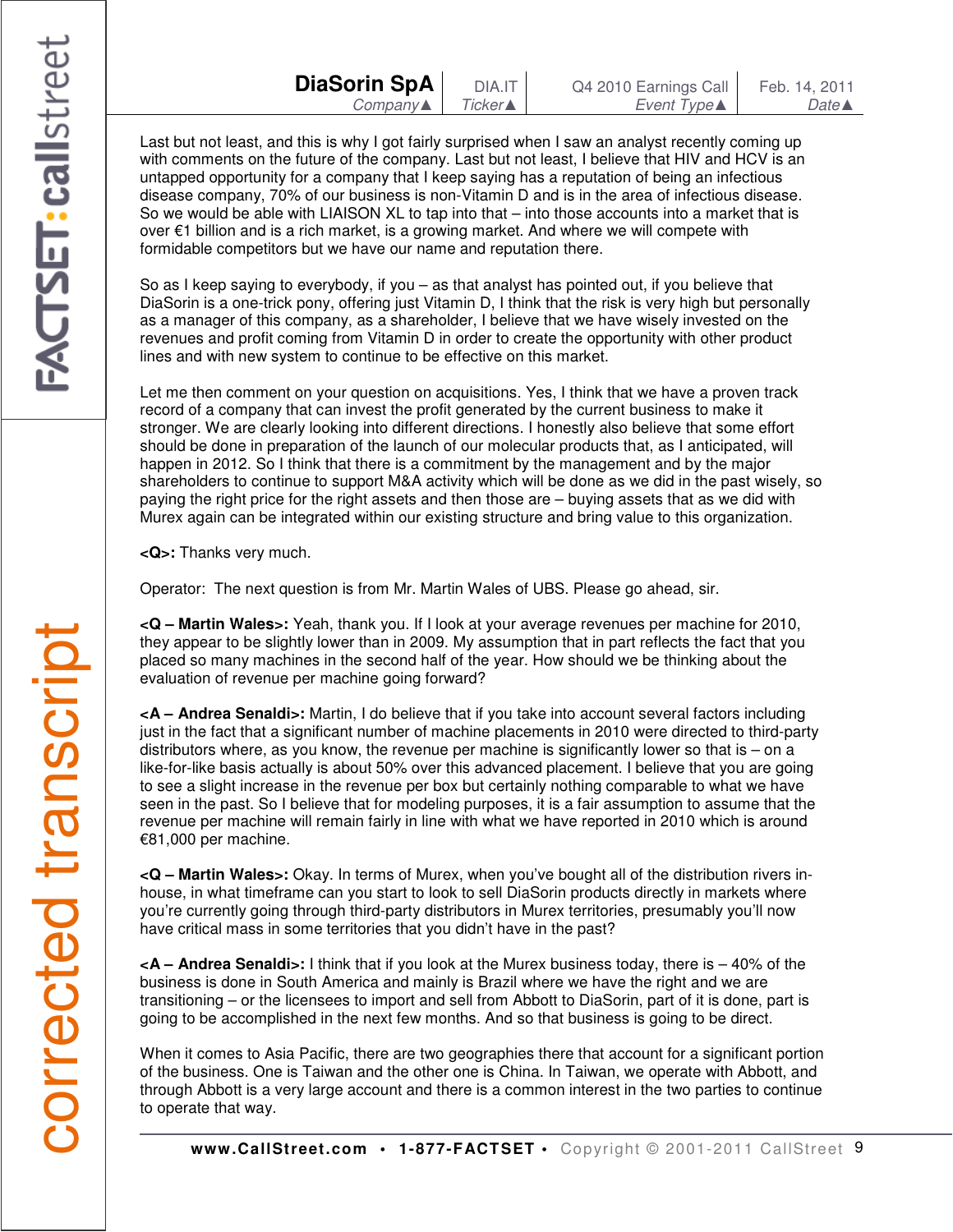And in China, we picked up the business that, as you know, for us in China is a distribution business. We have our own subsidiary in China that is controlling a network of over 20 distributors, okay. So, I would say that at the end of this integration process, you will see that 50% of the business is going to be probably direct and the remaining 50% is going to be through – and will continue to be through distribution.

**<Q – Martin Wales>:** Okay. Thank you very much.

Operator: The next question is from Ms. Luigi de Bellis of Equita SIM. Please go ahead, sir.

**<Q – Luigi de Bellis>:** Yes. Good afternoon to everybody. Two quick questions. The first one on what's still the contribution of Murex in 2011 guidance? And the second question is on Vitamin D market. What is your market expectation for a Vitamin D market in Europe for 2011? Thank you.

**<A – Carlo Rosa>:** I will say the one on Vitamin D. In Europe, we expect that the market will increase by around 50% next year, because it's fairly under – still underpenetrated in most geographies with only few exceptions. However, the way we model, as I said it before, is that half of that growth on Internet captured by the installed base of Siemens and they're all that are going after standouts. So, the net-net growth of the Vitamin D project business in Europe is going to be around 25% in our opinion in Vitamin D.

**<A – Andrea Senaldi>:** Okay. As far as Murex is concerned, if you take into account that excluding the initial sale of the inventories to Abbott acting as a distributor of sales in 2010 were around €20 million over the sales of six months, six full months. You can expect to double that number in 2011 with a growth, which is around 10%, so around €22 million from top of the 2010 results.

**<Q – Luigi de Bellis>:** Thank you very much.

**<A – Carlo Rosa>:** Thank you.

Operator: The next question is from Mr. Patrick Hughes of RCM. Please go ahead, sir. Mr. Hughes, your line is open, sir.

**<Q>:** Thank you. Just a question regarding the profitability of the Murex business. I didn't get it. You mentioned that it was around 17% to 18% EBITDA, and what is the plan there, where to get to the group? I didn't get that. If you could tell me that? And then the second questions are around Vitamin D. Just an explanation for me in this Vitamin D testing in the last – other LIAISONs that dedicated machines for Vitamin D or the biggest part of the revenues they have done with Vitamin D, do you have dedicated machines for this testing?

Second point is, did the renewal of the contract, the long-term contract that you mentioned in the U.S., did it come at a cost in terms of more pricing flexibility from your side? And the last question on that is, I mean, mass spec in the past was discussed to be a method that is home brew and not FDA cleared and so on. With more competitors entering the U.S. market probably, would you expect the FDA get more – should again look at homebrew methods like mass spec for Vitamin D or is that unaffected? Thanks.

**<A – Carlo Rosa>:** Okay. Let me take the Vitamin D questions.

**<Q>:** Yeah.

**<A – Carlo Rosa>:** Let me start from the last if I remember. Mass spec, I don't think that the situation will change with when it comes to new competition and the way the FDA looks into it. It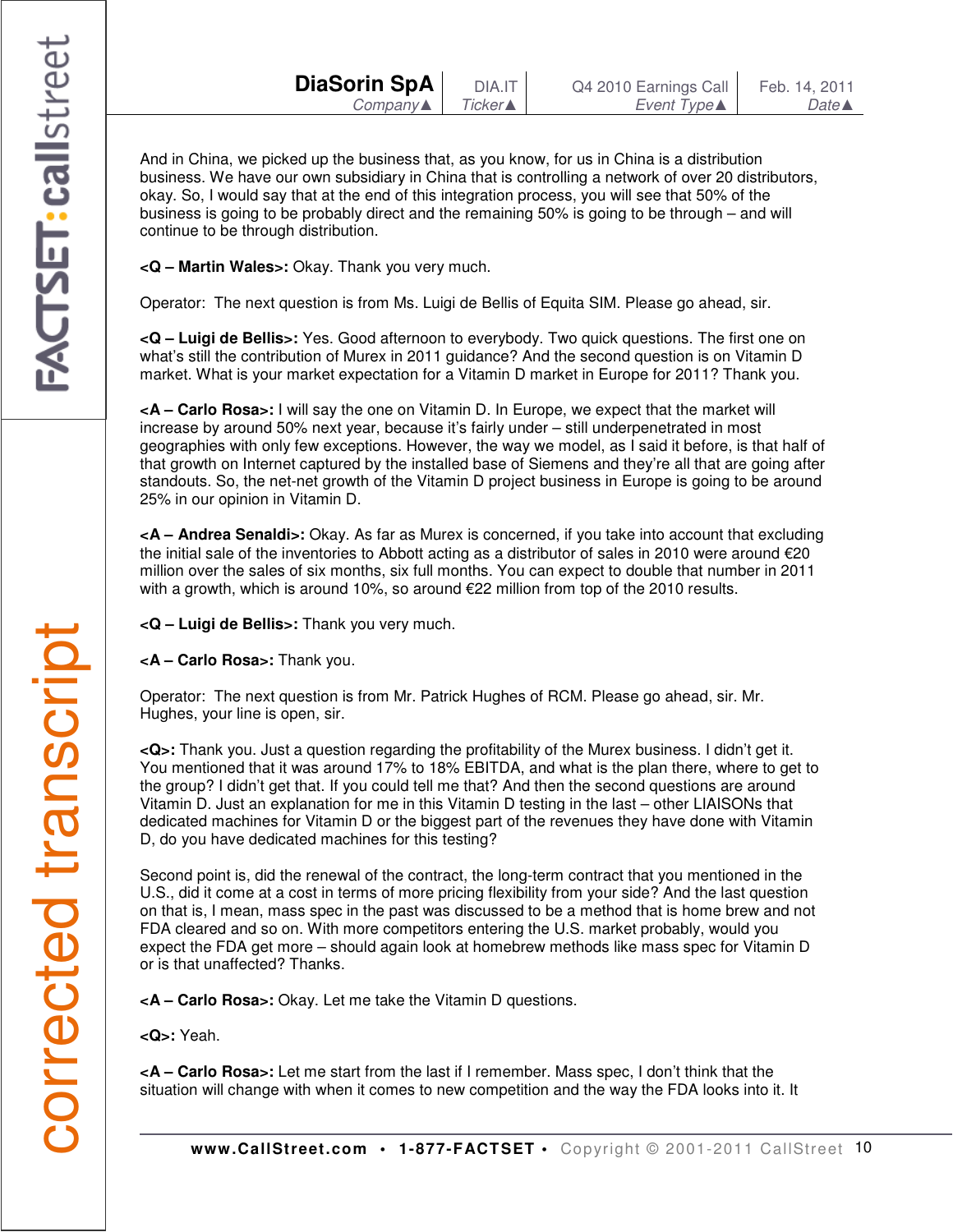has to do with the figure that is allowed in the U.S., which has been there for 30 years, allowing clients to develop their own homebrew testing, and that is not going to change.

What I think is noteworthy is the fact that, as you know, there has been a patent on mass spec extraction, which has been granted to Mayo Clinic, and Mayo Clinic now is going around asking to mass spec users to pay a royalty, which has been estimated to be around \$5 to \$6 per test. These I don't think will have an impact on current users of mass spec, I think, because they elect – they made very large investments to buy equipment to do mass spec. I think going forward though is going inhibit some of the hospitals they may have elected to grow mass spec to consider that as a viable technology. Now the second question Vitamin D is...

**<Q>:** Renewal of contract.

**<A – Carlo Rosa>:** Renewal of contract. Yes, as we did comment on previous calls, we already started the beginning of 2010 to negotiate and expand contracts in the U.S. for on average three years, up to five years. We have secured a very large portion of our existing U.S. business. However, clearly, we had to make certain price concessions in the range of between 5% and 15% depending on the size of the account. That clearly, however, was very relevant for us because it put the business solidly in our hands in light of the fact that we are expecting, we expected and we are expecting probably beginning of 2012 somebody else to appear in the U.S. with a Vitamin D Test.

Last question was the current shipments for Vitamin D. I think you need to carve out U.S. from the rest of the world. As we always stated, because of the strategy we follow in the U.S., we do have some very large accounts which have machines, LIAISON machines, dedicated to Vitamin D and these are the accounts that's starting from quarter – end of quarter two, beginning of quarter three, we will start to convert over to the LIAISON XL. In Europe, the situation is very different. A very small portion of the Vitamin D of the LIAISON installed base is Vitamin D-only. However, business in Europe is mostly spread over many different products and infectious disease.

**<A – Andrea Senaldi>:** Okay. Going back to Murex, I think what we said about the next year margin evolution is that the EBITDA would be much more in line with the traditional EBITDA coming from the DiaSorin business, I think we mentioned in the range of 35% versus as a ratio to sales. And this is a consequence of two things. Basically, one is the restructuring that we just performed in the last quarter of the year. And then the leveraging of the existing structure with additional volumes and the growth rate provided by Murex.

**<Q>:** Okay. Thanks a lot.

Operator: The next question is from Mr. Paolo Mortarotti of Theorema. Please go ahead, sir.

**<Q – Paolo Mortarotti>:** Yes. Good afternoon, gentlemen. Just a quick question on the comments that the Chief Executive made on molecular diagnostics with regards to potentially developing throughout of 2012? That's it. Thanks.

**<A – Carlo Rosa>:** So the question is you want me to comment on that?

**<Q – Paolo Mortarotti>:** Yeah. Just in terms of whether it's – what type of – because I think that the last time one of the crucial aspects of these was to find manufacturers for machines and there was a technological aspect of that and you commented that it was a very tough nut to crack because there was an ingrained issue with business models that were thinking about low volumes, high price and if needed to change. So what has changed in this respect either from a technological side or from a marketplace standpoint and so on?

**<A – Carlo Rosa>:** Listen, I think that you gave a very comprehensive answer to your question. I think that the situation did not necessarily change. I think that we are continuing discussion with our